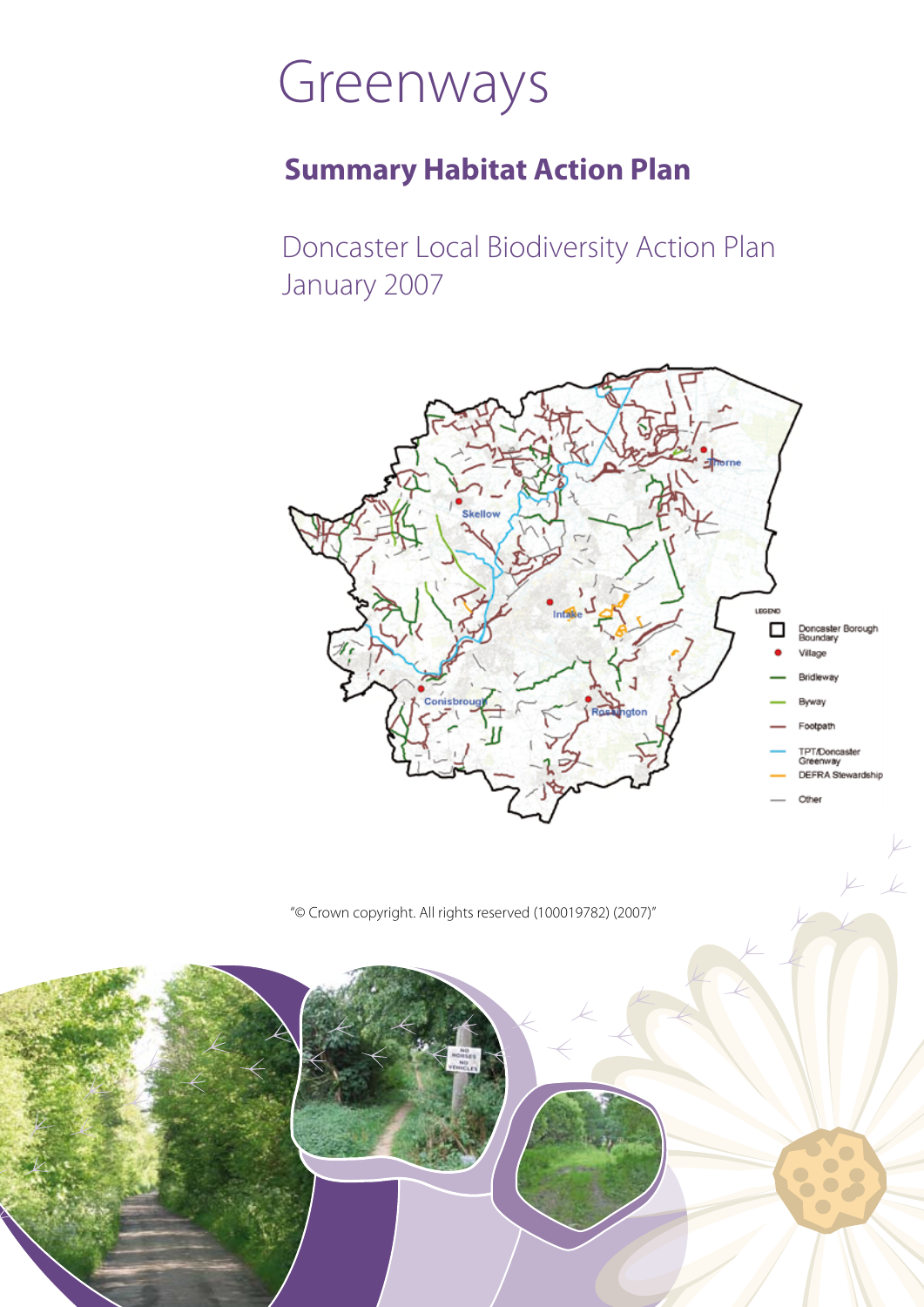### 1 Habitat description

Greenways are essentially pedestrian, cycle, horse or in some cases vehicle routes away from the surfaced highway, connecting people to amenities, services and open spaces in and around towns, cities and the countryside. They are used for commuting, leisure and access to agricultural land and buildings and in some cases a historic right for vehicle access is in place, i.e. a byway, but greenways are rarely managed for this purpose as such uses have in many cases ceased.

By their very nature greenways provide wildlife corridors and linear habitats. Habitat fragmentation is a major factor causing the decline of many key biodiversity species; wildlife corridors are a way of linking habitats, allowing species to move between otherwise isolated areas and colonise new sites. Such corridors can also provide shelter, food and breeding sites. Hedgerows are often linked with greenways and are important for mammals such as bats (Whiskered, Natterer's, Brown long eared, Noctule, Brandt's, Daubenton's, Pipistrelle, and Leisler's), voles and mice; insects and for nesting, foraging or hunting birds such as kestrels and barn owls.

Whilst similar to hedgerows, greenways can provide a different variety of habitat types, including tall grassland, short grassland, bare ground, scrub, tree lines, ditch lines and wet mud, rubble or gravel substrates. Such variety provides niches for more specialist species and creates a diverse assemblage of species as a whole.

### 2 Characteristic Species

Flamingo moss Field garlic Stinking chamomile Good king henry Common lizard Grass snake

Roe deer White letter hairstreak Green-veined white Scarce vapourer Song thrush Grey partridge

Cuckoo Mistle thrush Dunnock Great crested newt Common frog Common Toad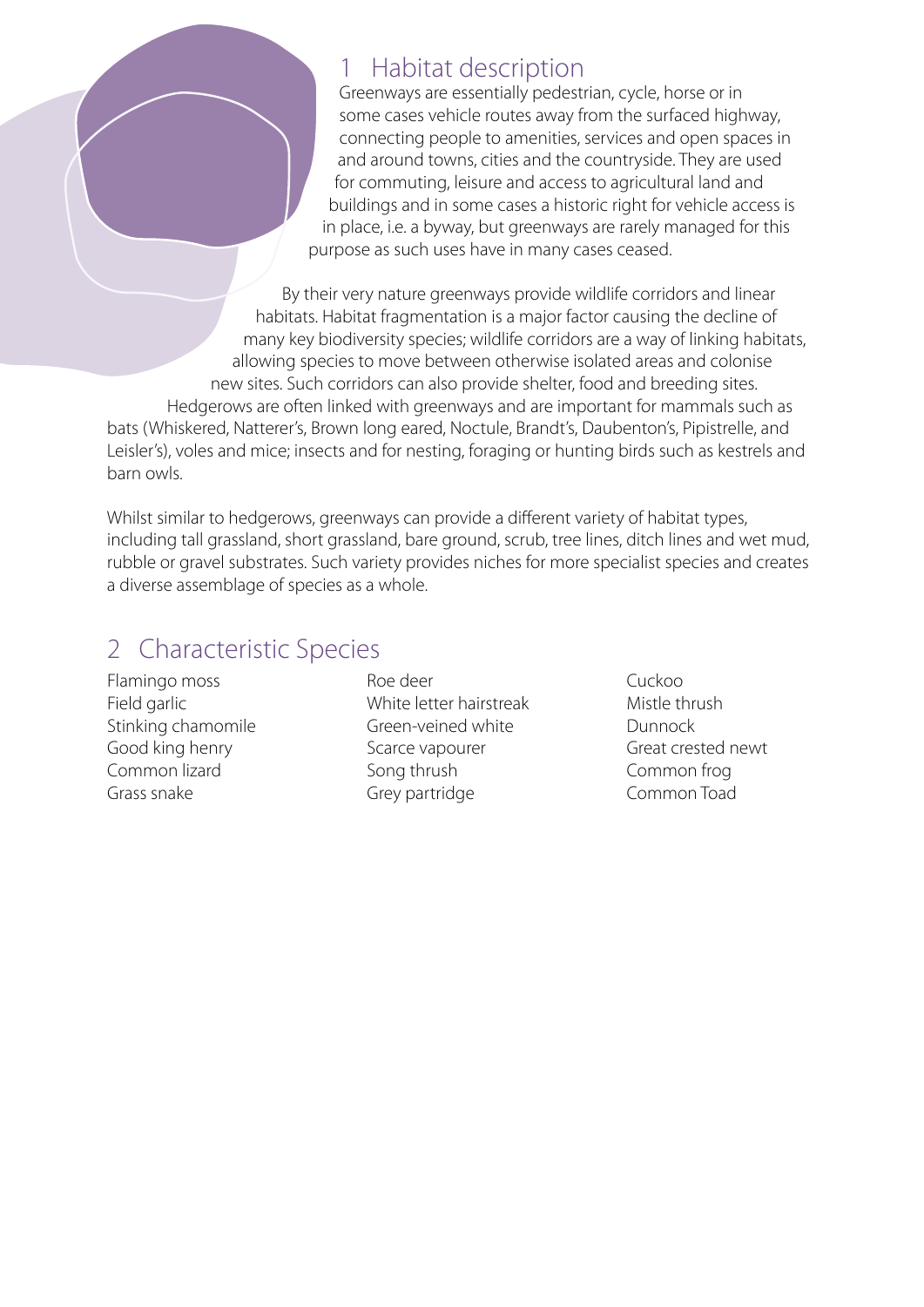## 3 Current factors causing loss or decline<br>
• Wildlife corridors at risk from road widening/realignment

- Wildlife corridors at risk from road widening/realignment.<br>• Rights Of Way improvements
- Rights Of Way improvements.
- 4x4 Off-Roading and illegal motorcycling.<br>• Neglect or inappropriate management
- Neglect or inappropriate management.<br>• Development causing the loss of greeny
- Development causing the loss of greenways or disconnecting them from the wider network.
- Development close up to greenway boundaries and boundary encroachment.
- Mineral extraction on old railway embankments.
- Damage to sensitive verges with unnecessary widening and hard surfacing of paths and tracks.
- Path surfacing with inappropriate materials for the location.

### 4 Objectives, targets & proposed actions

| Objective                                                                                                                                                             | <b>Target</b>                                                         | Ref | <b>Action</b>                                                                                                                             | Lead & Partners                                                                        |
|-----------------------------------------------------------------------------------------------------------------------------------------------------------------------|-----------------------------------------------------------------------|-----|-------------------------------------------------------------------------------------------------------------------------------------------|----------------------------------------------------------------------------------------|
| 2) To restore degraded<br>greenways sites and ensure<br>appropriate management of<br>existing greenways.                                                              | New biodiversity initiatives<br>on 5 routeways by 2010.               | 2.1 | Investigate historic routeways<br>for opportunities to manage and<br>enhance for higher biological<br>diversity.                          | <b>Doncaster Naturalists'</b><br>Society (DNS), DMBC                                   |
|                                                                                                                                                                       | 1 km of replacement<br>species rich hedgerow on<br>greenways by 2008. | 2.2 | Restoration of species rich<br>hedgerows along greenways where<br>hedgerows have been lost.                                               | Natural England (NE),<br>Farming and Wildlife<br><b>Advirory Group</b><br>(FWAG), DMBC |
| 3) To create 6.5 km of new/<br>restored greenways.<br>New greenways should be<br>linked to existing greenways<br>or other sites of nature<br>conservation importance. | 5 new 'linkage' greenways<br>by 2010.                                 | 3.4 | Encourage the development of new<br>greenways to connect to restoration<br>sites with recreational routeways<br>and other wildlife sites. | <b>DMBC</b>                                                                            |
|                                                                                                                                                                       | Linear SSIs increased by<br>0.5km by 2010.                            | 3.7 | Identify Linear SSI's and investigate<br>the potential for linking sites by<br>further greenway development.                              | <b>DMBC</b>                                                                            |
| 4) Raise public awareness of<br>the importance and special<br>characteristics of greenways.                                                                           | New wildlife interpretation<br>boards at 2 sites by 2009.             | 4.3 | Provide interpretation on wildlife<br>value of greenways on selected<br>routes.                                                           | <b>DMBC</b>                                                                            |